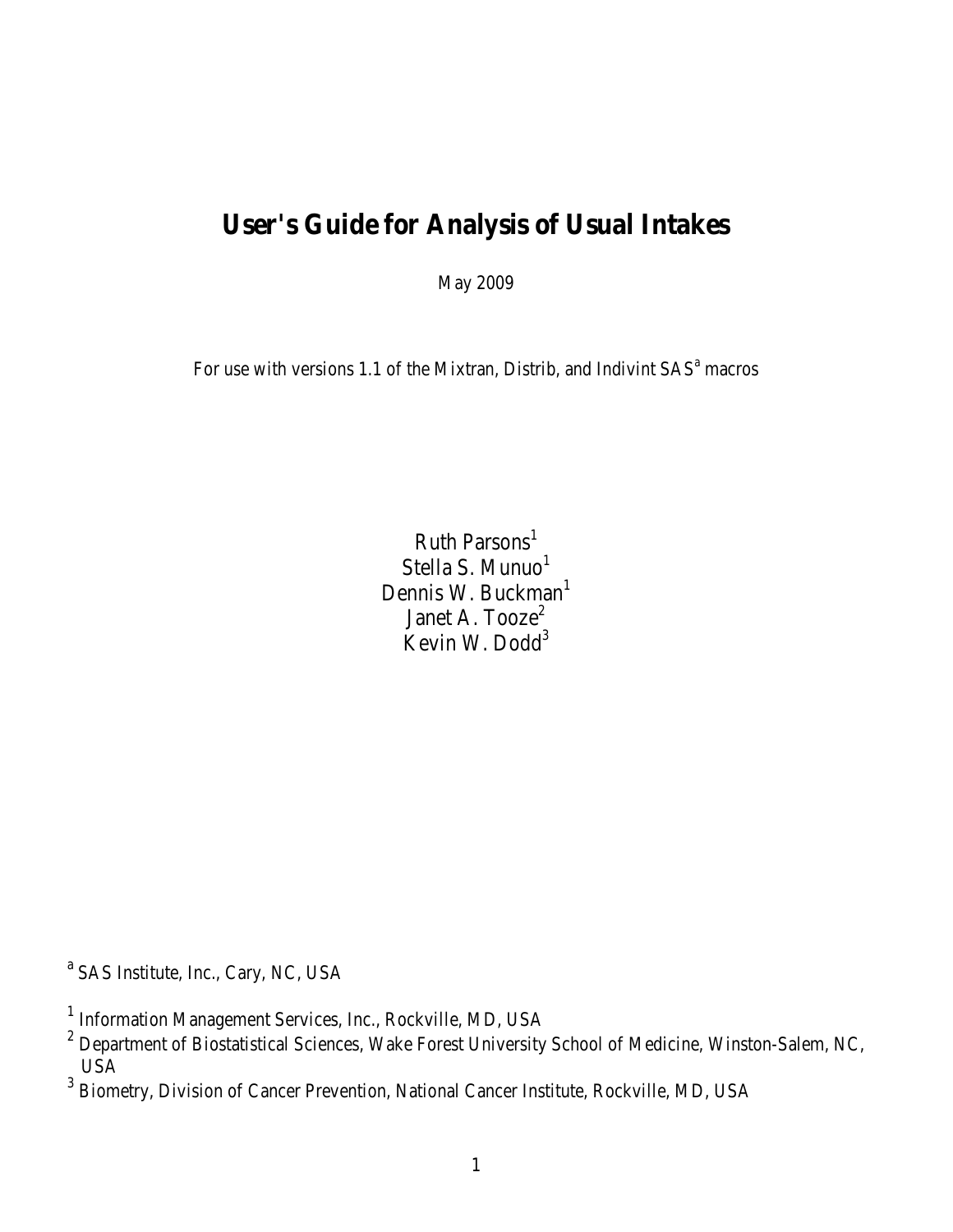# **Contents**

|                                                                                                                                                                                                              | Page                            |
|--------------------------------------------------------------------------------------------------------------------------------------------------------------------------------------------------------------|---------------------------------|
| 1 Introduction                                                                                                                                                                                               | 3                               |
| 1.1 Selecting the Appropriate Macro<br>1.2 Standard Errors                                                                                                                                                   | 3<br>$\overline{4}$             |
| 2 Mixtran Macro                                                                                                                                                                                              | $\overline{4}$                  |
| 2.1 Including and Calling the Mixtran Macro in the SAS Program<br>2.2 Mixtran Macro Parameters<br>2.3 SAS Data Sets Saved by the Mixtran Macro<br>2.4 Variable Names for the Covariates in the Mixtran Macro | 4<br>4<br>$\boldsymbol{7}$<br>9 |
| 3 Distrib Macro                                                                                                                                                                                              | 10                              |
| 3.1 Including and Calling the Distrib Macro in the SAS Program<br>3.2 Distrib Macro Parameters<br>3.3 SAS Data Sets Saved by the Distrib Macro                                                               | 10<br>10<br>12                  |
| 4 Indivint Macro                                                                                                                                                                                             | 13                              |
| 4.1 Including and Calling the Indivint Macro in the SAS Program<br>4.2 Indivint Macro Parameters                                                                                                             | 13<br>13                        |
| 5 Examples and Programming Notes                                                                                                                                                                             | 15                              |
| 5.1 Examples<br>5.2 Programming Notes                                                                                                                                                                        | 15<br>18                        |
| 6 References                                                                                                                                                                                                 | 19                              |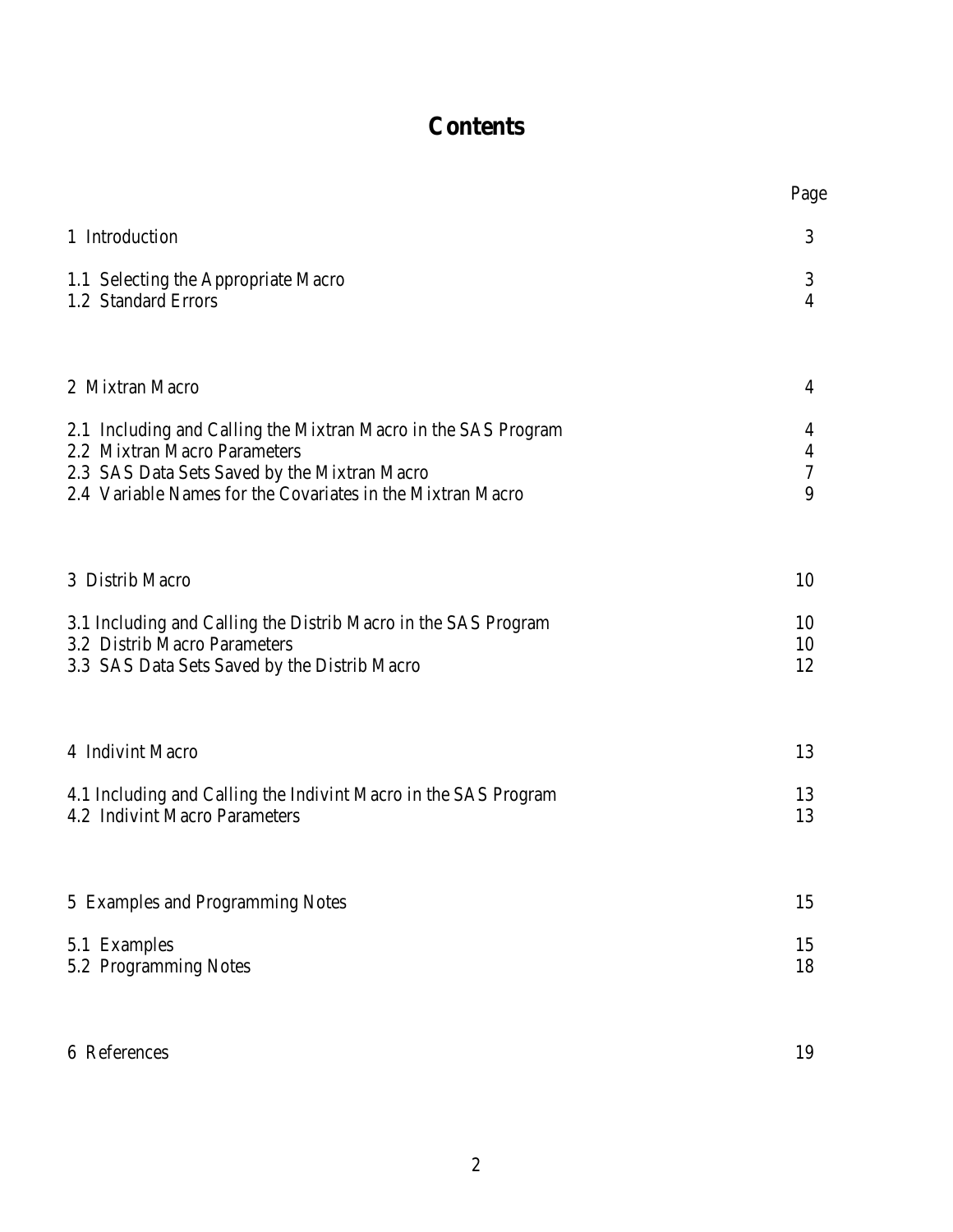# **1 Introduction**

This user's guide describes the Mixtran, Distrib, and Indivint SAS macros that implement a statistical method for estimating usual dietary intakes of foods and nutrients. This method can be used for a variety of applications, including:

- estimating the distribution of usual food or nutrient intake for a population or subpopulation;
- predicting individual food or nutrient intake for use in a disease model; and
- evaluating the effects of individual covariates on food or nutrient consumption.

The macros can perform a weighted analysis of survey data such as the National Health and Nutrition Examination Survey (NHANES), and this user's guide discusses several examples that illustrate the method using NHANES data. The SAS macros and example programs can be downloaded from the following website: riskfactor.cancer.gov/diet/usualintakes/macros.html.

The files **mixtran\_macro\_v1.1.sas**, **distrib\_macro\_v1.1.sas**, and **indivint\_macro\_v1.1.sas** include the Mixtran, Distrib, and Indivint macros, respectively.

Please send your comments and questions to **usualintake@imsweb.com**. We will take this feedback into consideration when developing future versions of our software and other resources. We will not be able to send a response to each user that submits a comment or question.

### **1.1 Selecting the Appropriate Macro**

The Mixtran macro can be used alone to evaluate the effects of individual covariates on food or nutrient consumption, and the Mixtran macro is used to generate parameter estimates and linear predictor values used as input for the Distrib and Indivint macros. The Mixtran macro fits a nonlinear mixed effects model to repeat 24-hour recalls, using the SAS NLMIXED procedure. For an episodically consumed food or nutrient, the macro fits a two-part model that defines the distribution of reported intake on a given day as the probability of consumption multiplied by the conditional distribution of amount consumed on a consumption day. For a food or nutrient consumed every day, the macro fits a one-part (i.e. amount-only) model of the amount consumed.

The Mixtran and Distrib macros are used together to estimate the distribution of usual intake of a food or nutrient in a population, using reported intake from repeat 24-hour recalls and covariates of interest (Tooze et al., 2006). These macros can be used to fit the two-part model and estimate the distribution of intake for an episodically consumed food or nutrient, or these macros can be used to fit an amount-only model and estimate the distribution of intake for a food or nutrient consumed every day or nearly every day. The Distrib macro uses parameter estimates and linear predictor values from the Mixtran macro and uses a Monte Carlo method to estimate the distribution of usual intake.

The Mixtran and Indivint macros are used together to predict individual food or nutrient intake for use in a disease model. The Indivint macro uses parameter estimates and linear predictor values from the mixed effects model estimated by the Mixtran macro and predicts each individual's usual intake of an episodically consumed food or nutrient or a food or nutrient consumed every day (Kipnis et al., 2009). The Indivint macro performs adaptive Gaussian quadrature to predict individual usual intake and allows the user to provide a Box-Cox transformation parameter in order to predict individual usual intake on a transformed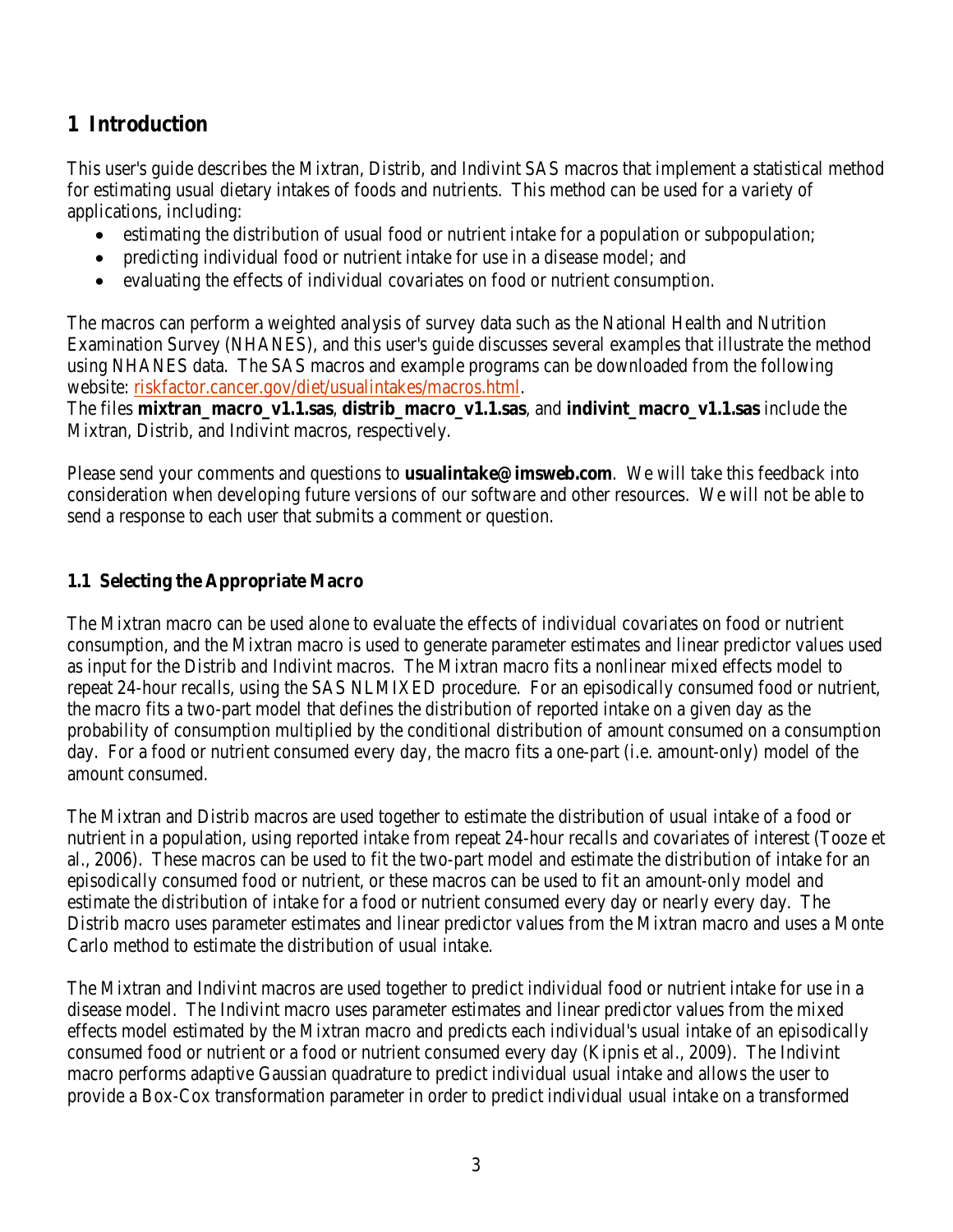scale. As discussed by Kipnis et al. (2009), the covariates in the health outcome model should also be included as covariates in the mixed effects model. Kipnis et al. (2009) also state, "Our methodology is suitable for analysis of a particular food and its relationship with a health outcome that involves no other dietary factors. An extension to a multivariate case with several foods and nutrients ... is another area for future research."

### **1.2 Standard Errors**

The user must perform additional calculations, such as balanced repeated replication (BRR), in order to obtain standard errors and confidence intervals for the percentiles and mean from the distribution of usual intake. BRR calculations require that the user writes a SAS program that calls the macro(s) using the appropriate weight for each replication. Mixtran has several options (e.g. start\_val1, start\_val2, start\_val3, and vcontrol) that are helpful for a user that needs to make repeated calls to Mixtran for BRR calculations. We plan to provide, in the future, an additional macro that can perform BRR calculations.

**Caution:** Note that the standard errors and p-values output by the Mixtran macro are only valid for an unweighted analysis (i.e. analysis of a simple random sample). In a weighted analysis (e.g. analysis of NHANES data), calculation of these standard errors requires additional programming to implement a replication method such as BRR.

# **2 Mixtran Macro**

### **2.1 Including and Calling the Mixtran Macro in the SAS Program**

To use the Mixtran macro in a SAS program, insert the following **%include** statement into your program prior to calling the macro:

```
%include "/mypath /mixtran_macro_v1.1.sas" ;
```
where "/mypath/" is the path name to the directory in which the file **mixtran macro v1.1.sas** is stored. After this **%include** statement, the Mixtran macro is called using the syntax:

```
%mixtran(data=, response=, foodtype=, subject=, repeat=, covars prob=, covars amt=,
 outlib=, modeltype=, lambda=, replicate_var=, seq=, weekend=, vargroup=,
numvargroups=, subgroup=, start_val1=, start_val2=, start_val3=,
 vcontrol=, nloptions=, titles=, printlevel=);.
```
### **2.2 Mixtran Macro Parameters**

The following list provides an explanation of each of the parameters in the Mixtran macro.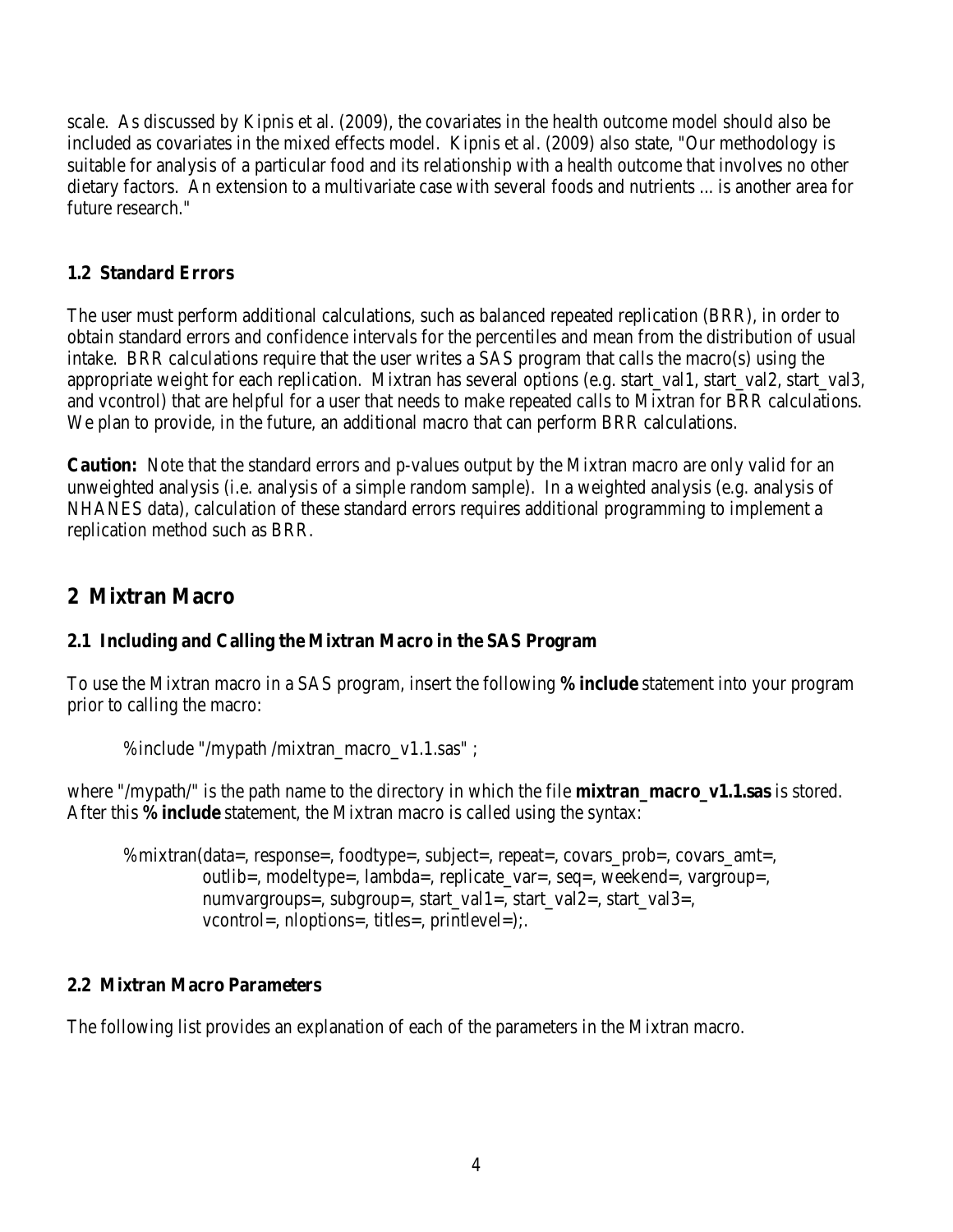| data        | <b>Mandatory.</b> Specifies a SAS data set sorted by individual with one or more<br>observations for each individual. The names "data" and "data0" are reserved<br>for the Mixtran macro.                                                                                                                                                                                                                                                                                                                                                                                                     |  |
|-------------|-----------------------------------------------------------------------------------------------------------------------------------------------------------------------------------------------------------------------------------------------------------------------------------------------------------------------------------------------------------------------------------------------------------------------------------------------------------------------------------------------------------------------------------------------------------------------------------------------|--|
| response    | <b>Mandatory.</b> Specifies the 24-hour recall variable for the food or nutrient.                                                                                                                                                                                                                                                                                                                                                                                                                                                                                                             |  |
| foodtype    | Mandatory. Specifies a character string used to name the parameter and<br>predicted data sets output by the Mixtran macro. The value must be a string<br>valid in a SAS data set name.                                                                                                                                                                                                                                                                                                                                                                                                        |  |
| subject     | Mandatory. Specifies the variable that uniquely identifies each subject.                                                                                                                                                                                                                                                                                                                                                                                                                                                                                                                      |  |
| repeat      | Mandatory. Specifies the name of the variable that indexes repeated<br>observations for each subject. This variable indexes which 24-hour recall<br>appears on a given record for a subject, so the value on a record should be an<br>integer value of 1 or more.                                                                                                                                                                                                                                                                                                                             |  |
| covars_prob | Optional. Specifies a list of covariates for the first part of the model that<br>models the probability of consumption. Covariates must be separated by<br>spaces. Interactions must be in the order specified by the SAS GENMOD<br>procedure. In an amount-only model, this parameter should be left blank.                                                                                                                                                                                                                                                                                  |  |
| covars_amt  | <b>Optional.</b> Specifies a list of covariates for the second part of the model that<br>models the consumption-day amount. Covariates must be separated by spaces.<br>Interactions must be in the order specified by the SAS GENMOD procedure.<br>These covariates are used in all model types.                                                                                                                                                                                                                                                                                              |  |
| outlib      | <b>Mandatory.</b> Specifies a library name reference to the directory where the data<br>sets output from the macro will be saved. This library name must be specified<br>in the SAS program prior to calling the macro, for example:<br>LIBNAME mylib "/myoutputpath/";.<br>Then the syntax in the macro call is:<br>outlib=mylib.                                                                                                                                                                                                                                                            |  |
| modeltype   | <b>Mandatory.</b> Specifies one of three available model types: a two-part model<br>with correlated random effects (CORR), a two-part model with independent<br>random effects (NOCORR), and an amount-only model of the amount of the<br>nutrient (or food) consumed (AMOUNT). The options for this parameter are:<br>All 3 sections of the macro will be executed.<br>"corr"<br>"nocorr"<br>The probability and amount sections of the macro will<br>be executed, but the correlated section will not be<br>executed.<br>"amount"<br>Only the amount section of the macro will be executed. |  |
| lambda      | <b>Optional.</b> Specifies a value for the Box-Cox transformation parameter,<br>lambda. If a value is not provided, lambda will be estimated as a model<br>parameter.                                                                                                                                                                                                                                                                                                                                                                                                                         |  |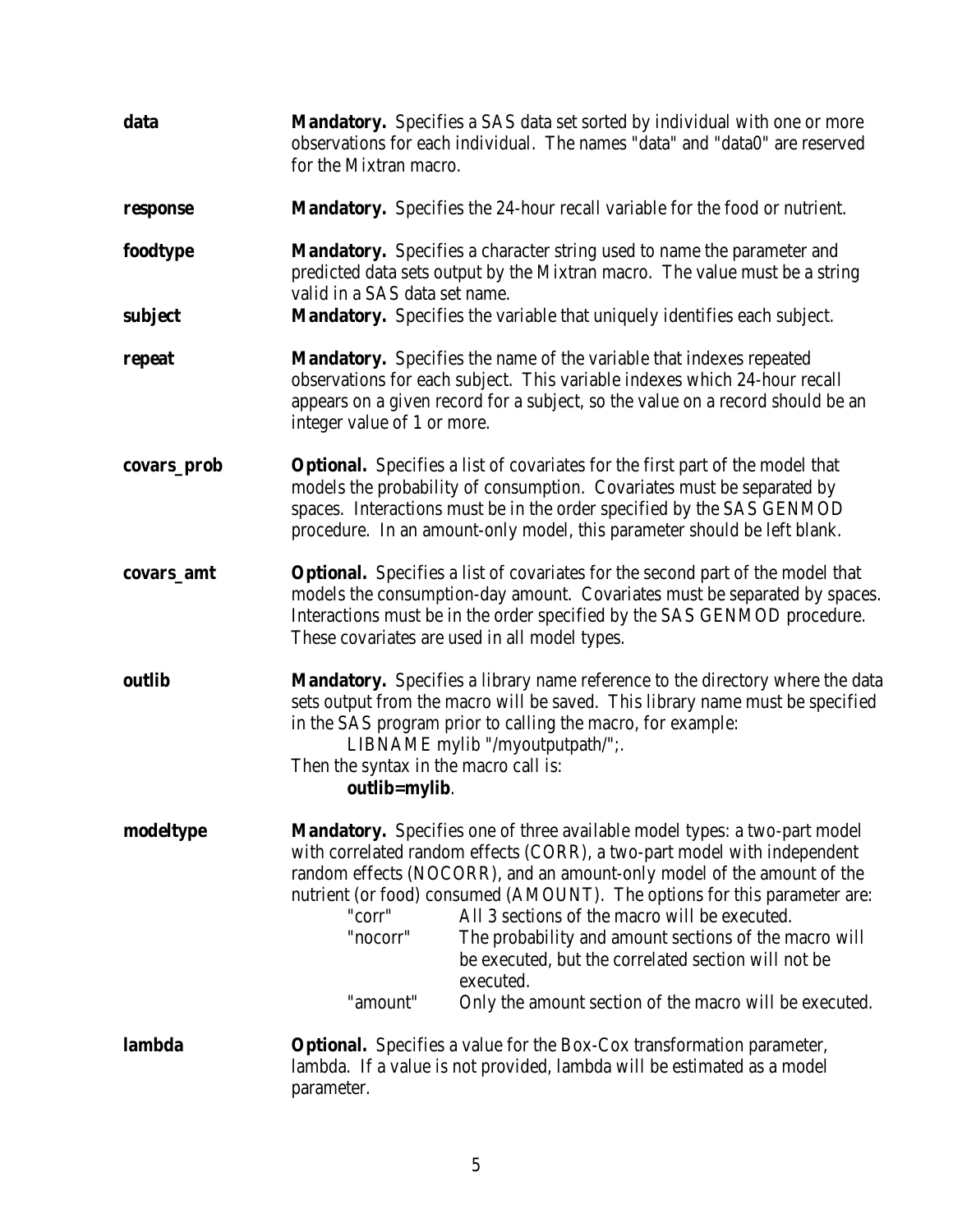| replicate_var | <b>Optional.</b> Specifies a weight variable to be used in the "replicate" statement<br>of the SAS NLMIXED procedure. The specified variable must be integer<br>valued. The same variable will be used in all SAS procedures where a "freq"<br>or "weight" statement is appropriate, and this value is used in the Distrib<br>macro.                                                                                                                                                                                                                                                                                                                            |
|---------------|-----------------------------------------------------------------------------------------------------------------------------------------------------------------------------------------------------------------------------------------------------------------------------------------------------------------------------------------------------------------------------------------------------------------------------------------------------------------------------------------------------------------------------------------------------------------------------------------------------------------------------------------------------------------|
| seq           | <b>Optional.</b> Specifies one or more sequence indicator variables to account for<br>effects due to the sequence number of a subject's records. This list of<br>variable(s) can not also appear in covars_prob or covars_amt. To illustrate, a<br>data set with two records per person will have just one seq indicator variable,<br>set to 0 for the person's first record and set to 1 for the second record. If the<br>data set had 3 records per person, then two indicator variables could be used to<br>identify a subject's second and third records, respectively.                                                                                     |
|               | <b>Note:</b> The Distrib macro estimates distributions of intake under the<br>assumption that the values of all indicator variables specified in the "seq="<br>parameter have value zero. This process adjusts the usual intake for time-in-<br>sample or sequence effects often noted in analysis of recall data, where<br>reported intake on the first application of the recall is distributed differently<br>from data collected on subsequent recalls. Alternative coding for the indicator<br>variables representing sequence may be used, but the user must understand the<br>consequences of using such coding given the behavior of the Distrib macro. |
| weekend       | <b>Optional.</b> Specifies the weekend (Fri.-Sun.) indicator variable to account for a<br>weekend effect. A value of 1 represents a Fri.-Sun. record, and a value of 0<br>represents a Mon.-Thurs. record. This variable can not also appear in the                                                                                                                                                                                                                                                                                                                                                                                                             |
|               | "covars_prob" or "covars_amt" parameters.                                                                                                                                                                                                                                                                                                                                                                                                                                                                                                                                                                                                                       |
| vargroup      | <b>Optional.</b> Specifies a variable that groups observations to allow the model to<br>incorporate a separate residual variance parameter for each of these groups of<br>observations. If the output from this macro is to be used in the Distrib macro,<br>then only the weekend variable can be used.                                                                                                                                                                                                                                                                                                                                                        |
| numvargroups  | <b>Optional.</b> Specifies the number of groups defined by the "vargroup" variable.<br>If the output from this macro is to be used in the Distrib macro and a weekend<br>variable is the "vargroup" variable, then the number of groups is 2.                                                                                                                                                                                                                                                                                                                                                                                                                   |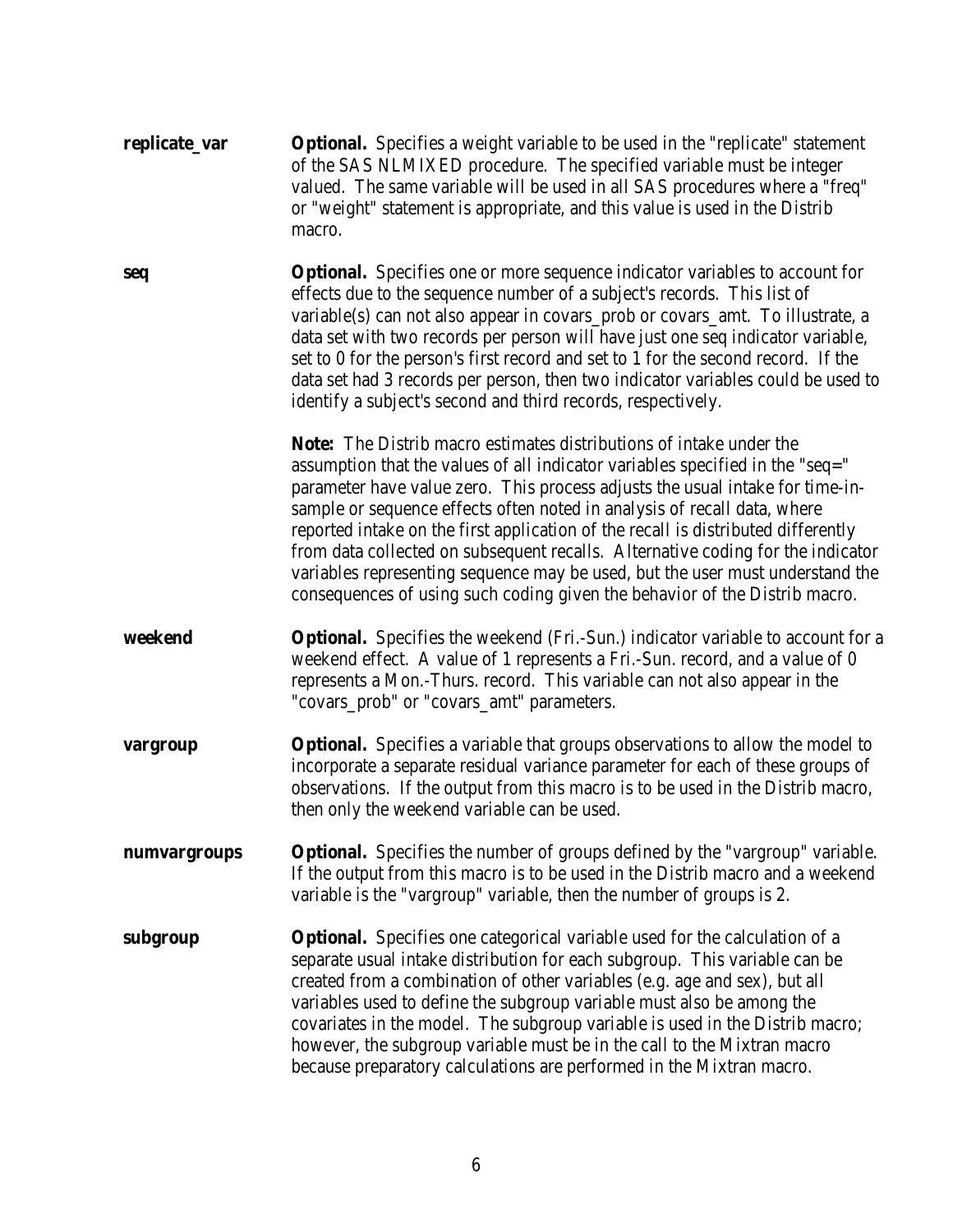| start_val1 | <b>Optional.</b> (Use only when vcontrol and parameter estimates (i.e.<br>_parmsf1_"foodtype") from a previous execution of this macro are used.)<br>Specifies the starting values data set for the 1st PROC NLMIXED (i.e.<br>NLMIXED for probability model).                                                                                                                          |
|------------|----------------------------------------------------------------------------------------------------------------------------------------------------------------------------------------------------------------------------------------------------------------------------------------------------------------------------------------------------------------------------------------|
| start_val2 | <b>Optional.</b> (Use only when vcontrol and parameter estimates (i.e.<br>_parmsf2_"foodtype") from a previous execution of this macro are used.)<br>Specifies the starting values data set for the 2nd PROC NLMIXED (i.e.<br>NLMIXED for amount model).                                                                                                                               |
| start_val3 | <b>Optional.</b> (Use only when vcontrol and parameter estimates (i.e.<br>_parmsf3_"foodtype") from a previous execution of this macro are used.)<br>Specifies the starting values data set for the 3rd PROC NLMIXED (i.e.<br>NLMIXED for correlated model).                                                                                                                           |
| vcontrol   | <b>Optional.</b> (Use only when starting values from a previous execution of this<br>macro are also used.) Specifies a 1 to 6 character name to differentiate output<br>data sets for runs using the same food. See the parameters start_val1,<br>start_val2, and start_val3. The default is null.                                                                                     |
| nloptions  | <b>Optional.</b> Specifies a list of options to be added to the PROC NLMIXED<br>statement for all calls to PROC NLMIXED, for example: nloptions=qpoints=1<br>gconv=1e-12 itdetails. See SAS documentation for further details regarding<br>these options.                                                                                                                              |
| titles     | <b>Optional.</b> Specifies the number of title lines $(0-4)$ to be reserved for the user's<br>titles. The remaining title lines are used by the macro. The default value is 0.                                                                                                                                                                                                         |
| printlevel | <b>Optional.</b> Specifies 1, 2, or 3 to control the amount of information printed in<br>the list file. Printlevel=1 prints only the summary reports. Printlevel=2 prints<br>summary reports and output from the calls to the NLMIXED procedure.<br>Printlevel= $2$ is the default value. Printlevel= $3$ prints summary reports and<br>output from all of the statistical procedures. |

#### **2.3 SAS Data Sets Saved by the Mixtran Macro**

The Mixtran macro creates a number of SAS data sets that are saved to disk for later use. Each data set is saved to the directory named by the reference in the "outlib" parameter as described in the previous section. After each execution of an NLMIXED procedure, the parameter estimates from that procedure are saved as a data set. This data set can be used as starting values input for later executions of the Mixtran macro. In addition, data sets of the predicted values and the parameter estimates for both the correlated and the uncorrelated models are saved for possible use as input for the Distrib or Indivint macros.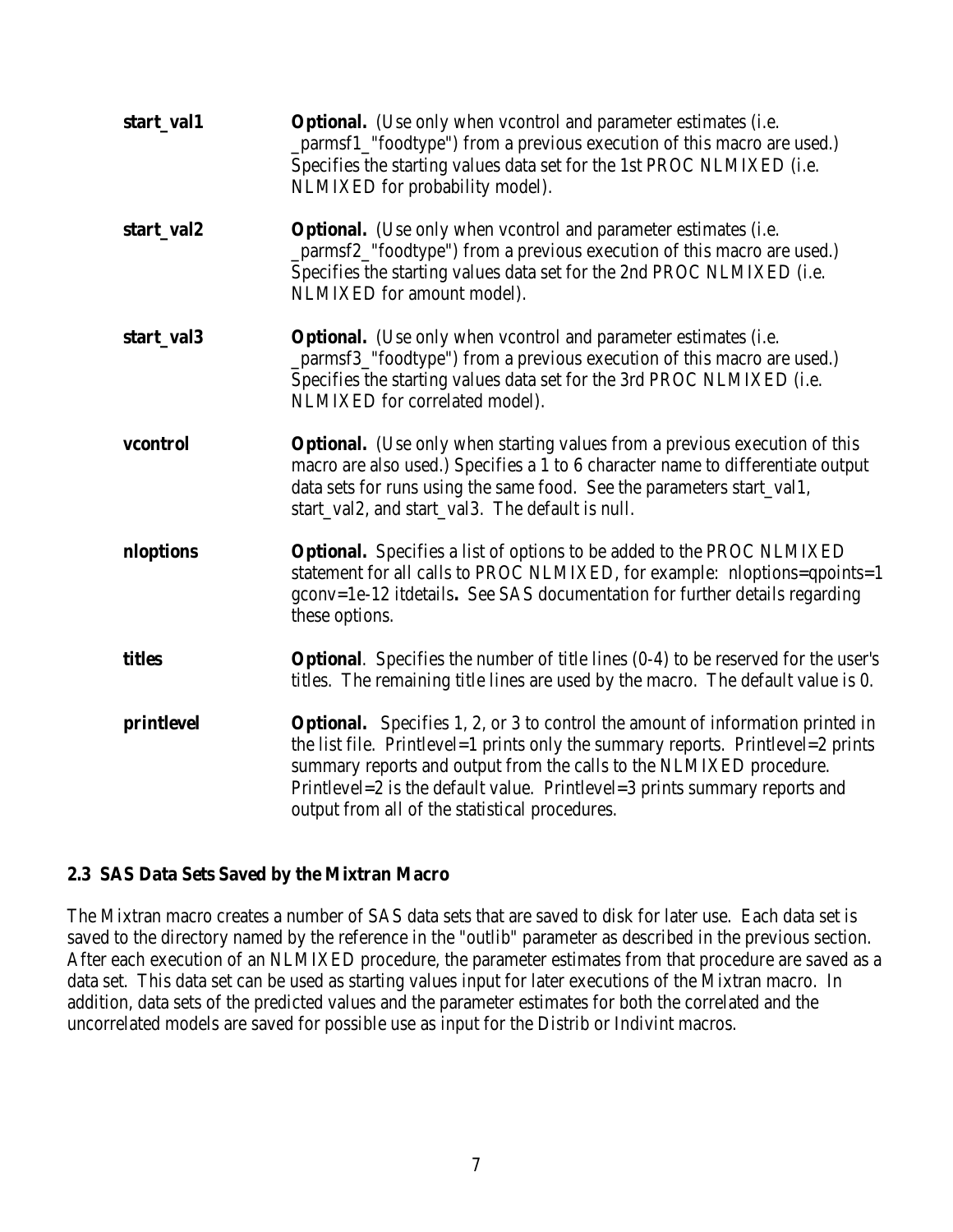The data sets saved, for use as input in future re-runs of the Mixtran macro, are the tables of parameter estimates output by the SAS NLMIXED procedure and an expression to calculate the predicted values. The data sets are named using the following conventions:

outlib.\_dsn\_foodtype

described as follows.

| outlib | is the library name given in the Mixtran parameter outlib. |  |  |
|--------|------------------------------------------------------------|--|--|
|        |                                                            |  |  |

- **dsn** is one of the following names.
	- **\_parmsf1** This data set captures the parameter estimates output by the SAS NLMIXED procedure for the probability model in a base run. It can be used as input for the starting values for this model in a re-run. In a re-run this data set is referenced in the Mixtran parameter "start\_val1".
	- **\_parmsf2** This data set captures the parameter estimates output by the SAS NLMIXED procedure for the amount model in a base run. It can be used as input for the starting values for this model in a re-run. In a re-run this data set is referenced in the Mixtran parameter "start\_val2".
	- **\_parmsf3** This data set captures the parameter estimates output by the SAS NLMIXED procedure for the correlated model in a base run. It can be used as input for the starting values for this model in a re-run. In a re-run this data set is referenced in the Mixtran parameter "start\_val3".
	- **etas** This data set contains character strings that are interpreted by the Mixtran macro to calculate the predicted values. This data set is only output by a base run and only used in a re-run, and it is automatically utilized if the "vcontrol" parameter is in use.
- **\_foodtype** is obtained from the "foodtype" parameter value specified in the call to the Mixtran macro.

Several data sets are saved for use as input for the Distrib or Indivint macros. The Distrib and Indivint macros use the parameter estimates and predicted values calculated by the Mixtran macro. The parameter estimates and predicted values are saved from the amount-only model, the uncorrelated model, and the correlated model for the "amount", "nocorr", and "corr" model types, respectively. Also, for the "corr" model type, the parameter estimates and predicted values are also saved from the uncorrelated model which is fit in order to calculate starting values for the correlated model. The data sets are named using the following conventions:

outlib.\_param\_unc\_foodtype\_vcontrol and outlib.\_pred\_unc\_foodtype\_vcontrol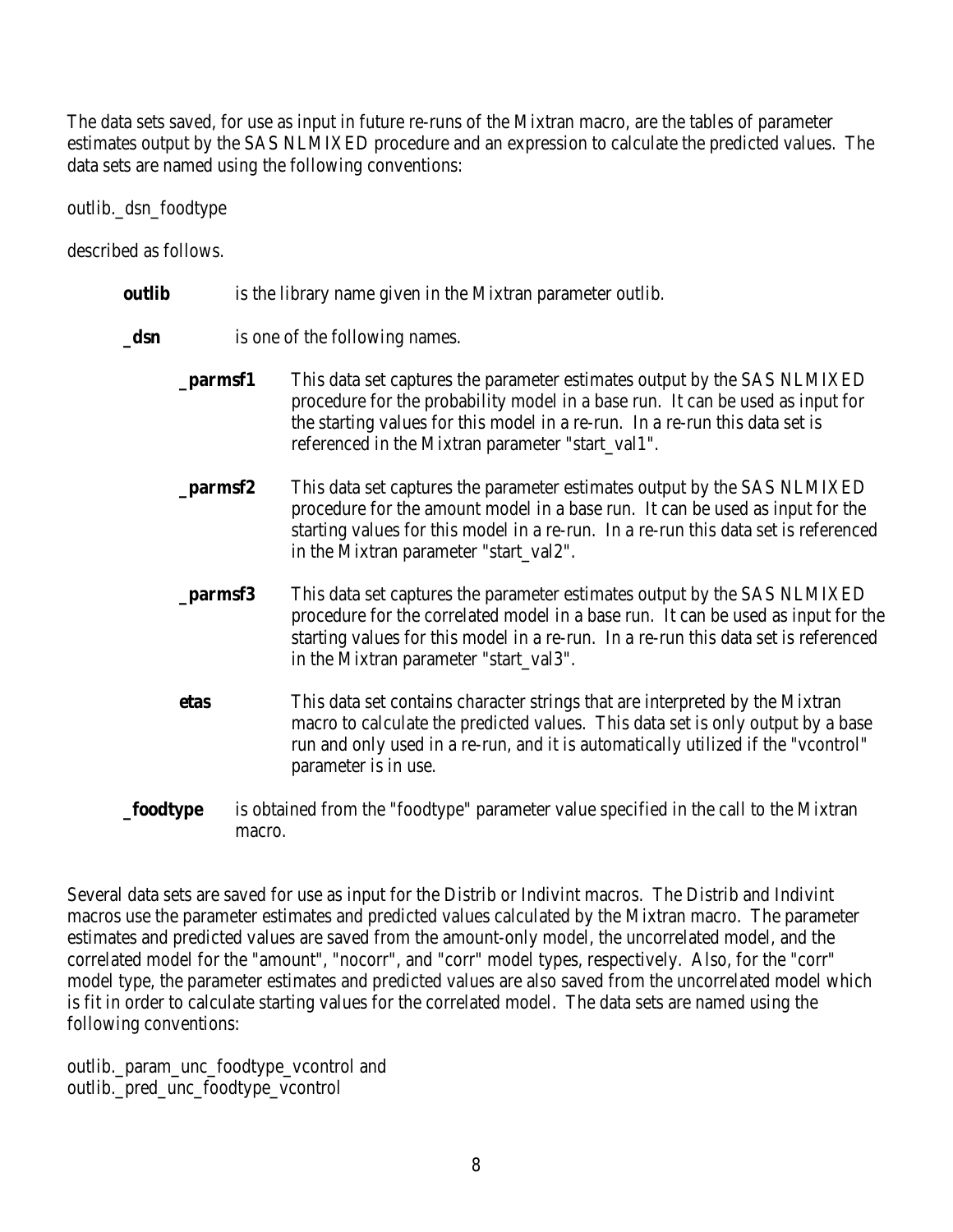described as follows.

| outlib    | is the library name given in the Mixtran parameter "outlib".                                                                                                                                                                                                                                                 |
|-----------|--------------------------------------------------------------------------------------------------------------------------------------------------------------------------------------------------------------------------------------------------------------------------------------------------------------|
| $\_param$ | is used to indicate a parameter data set. This data set consists of one record and<br>always includes "_param" in the data set name.                                                                                                                                                                         |
| $\_pred$  | is used to indicate a data set of predicted values. This data set consists of one record<br>per person and always includes "_pred" in the data set name.                                                                                                                                                     |
| _unc      | is used to indicate the parameter and predicted data sets from the uncorrelated model<br>and the amount-only model. The Mixtran macro will include the string "_unc" in<br>these data set names. The Mixtran macro will not include the string "_unc" for the<br>output data sets from the correlated model. |
| _foodtype | is obtained from the "foodtype" parameter value specified in the call to the Mixtran<br>macro.                                                                                                                                                                                                               |
| vcontrol  | is obtained from the "vcontrol" parameter value specified in the call to the Mixtran<br>macro. Only re-runs will have this value appended to the data set name.                                                                                                                                              |

For example, if we fit a correlated model using a response variable named "fish", the output data sets would be:

mylib.\_parmsf1\_fish mylib.\_parmsf2\_fish mylib.\_parmsf3\_fish mylib.etas\_fish

mylib.\_param\_unc\_fish mylib. pred unc fish mylib.\_param\_fish mylib.\_pred\_fish.

### **2.4 Variable Names for the Covariates in the Mixtran Macro**

The variable names for the covariates used in the Mixtran macro are amended during the execution of the macro. This modification is performed in part because it is possible to use the same variables for both the amount and probability parts of the model, and these variables need to be differentiated during the macro processing. The new variable names also allow the macro to maintain the order of the variables as originally entered by the user. The covariates named in the "covars\_amt" parameter will be modified, so the variable name is prefixed by the letter "A", a sequence number, and an underscore, so the format is "Ann\_". The first named covariate will be prefixed by the string "A02\_", the second variable in the list will be prefixed by the string "A03\_" and so on. For example, if the first variable is "agegrp2", it will become "A02\_AGEGRP2",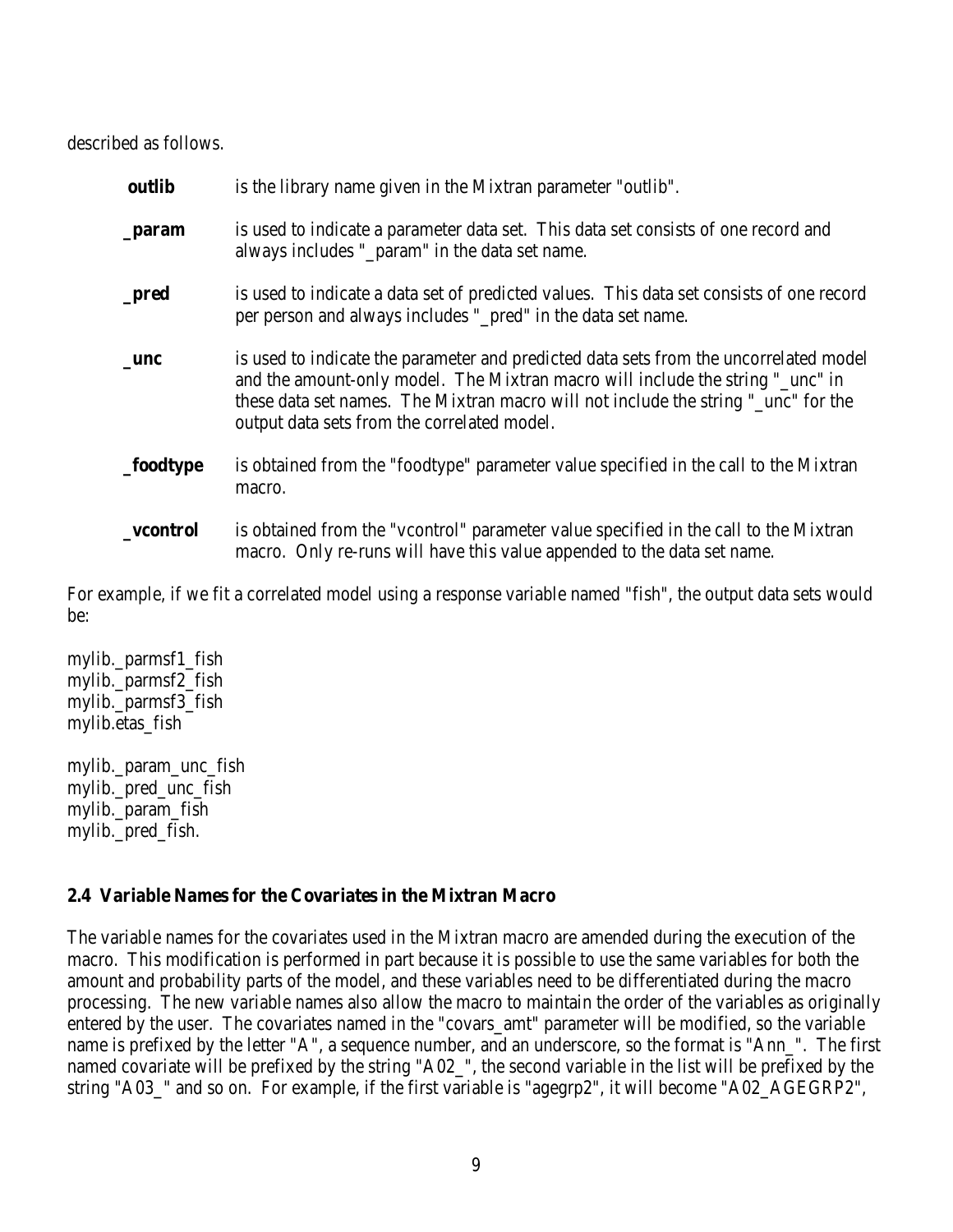and if the second variable is "agegrp3", it will become "A03\_AGEGRP3". Similarly, the covariates named in the parameter "covars\_prob" for the probability part of the model will be prefixed using the format "Pnn\_". The output from the SAS procedures and the saved data sets will reflect the new variable names. The intercept is always named "A01\_INTERCEPT" or "P01\_INTERCEPT" for the amount and probability intercepts, respectively.

# **3 Distrib Macro**

#### **3.1 Including and Calling the Distrib Macro in the SAS Program**

To use the Distrib macro in a SAS program, insert the following **%include** statement into your program prior to calling the macro:

%include "/mypath /distrib\_macro\_v1.1.sas" ;

where "/mypath/" is the path name to the directory in which the file **distrib\_macro\_v1.1.sas** is stored. After this **%include** statement, the Distrib macro is called using the syntax:

%Distrib (seed=, nsim\_mc=, modeltype=, pred=, param=, outlib=, cutpoints=, ncutpnt=, byvar=, subgroup=, subject=, titles=, food=);.

#### **3.2 Distrib Macro Parameters**

The following list provides an explanation of each of the parameters in the Distrib macro.

| seed      | <b>Mandatory.</b> Specifies the seed for the random number generator used for the<br>Monte Carlo simulation of the random effects u1 and u2.                                                                                                                                                                                                                                                                                                                                                                                                                                                                                                                                                                                                                                                                                                                                               |
|-----------|--------------------------------------------------------------------------------------------------------------------------------------------------------------------------------------------------------------------------------------------------------------------------------------------------------------------------------------------------------------------------------------------------------------------------------------------------------------------------------------------------------------------------------------------------------------------------------------------------------------------------------------------------------------------------------------------------------------------------------------------------------------------------------------------------------------------------------------------------------------------------------------------|
| nsim_mc   | <b>Mandatory.</b> Specifies the number of repetitions to be used in the Monte Carlo<br>simulation. For each subject, one record will be output for each repetition.                                                                                                                                                                                                                                                                                                                                                                                                                                                                                                                                                                                                                                                                                                                        |
| modeltype | <b>Mandatory.</b> Specifies the model that was used by the Mixtran macro to<br>prepare the data for the Distrib macro. The value must be the same as the<br>model declared for the Mixtran macro. The possible values are:<br>fit two-part correlated random effects model,<br>"corr" or null<br>fit two-part model with independent random effects,<br>"nocorr"<br>fit amount-only model.<br>"amount"<br>The declaration of the modeltype affects which parameter and predicted data<br>sets are used as input for the Distrib macro. If the "modeltype" in the Mixtran<br>macro was "corr", and the correlated model was fit successfully, then the<br>correlated data sets can be used as input for the Distribunation. If the<br>"modeltype" in the Mixtran macro was "nocorr" or "amount", then only the<br>data sets labeled with "_unc" can be used as input for the Distrib macro. |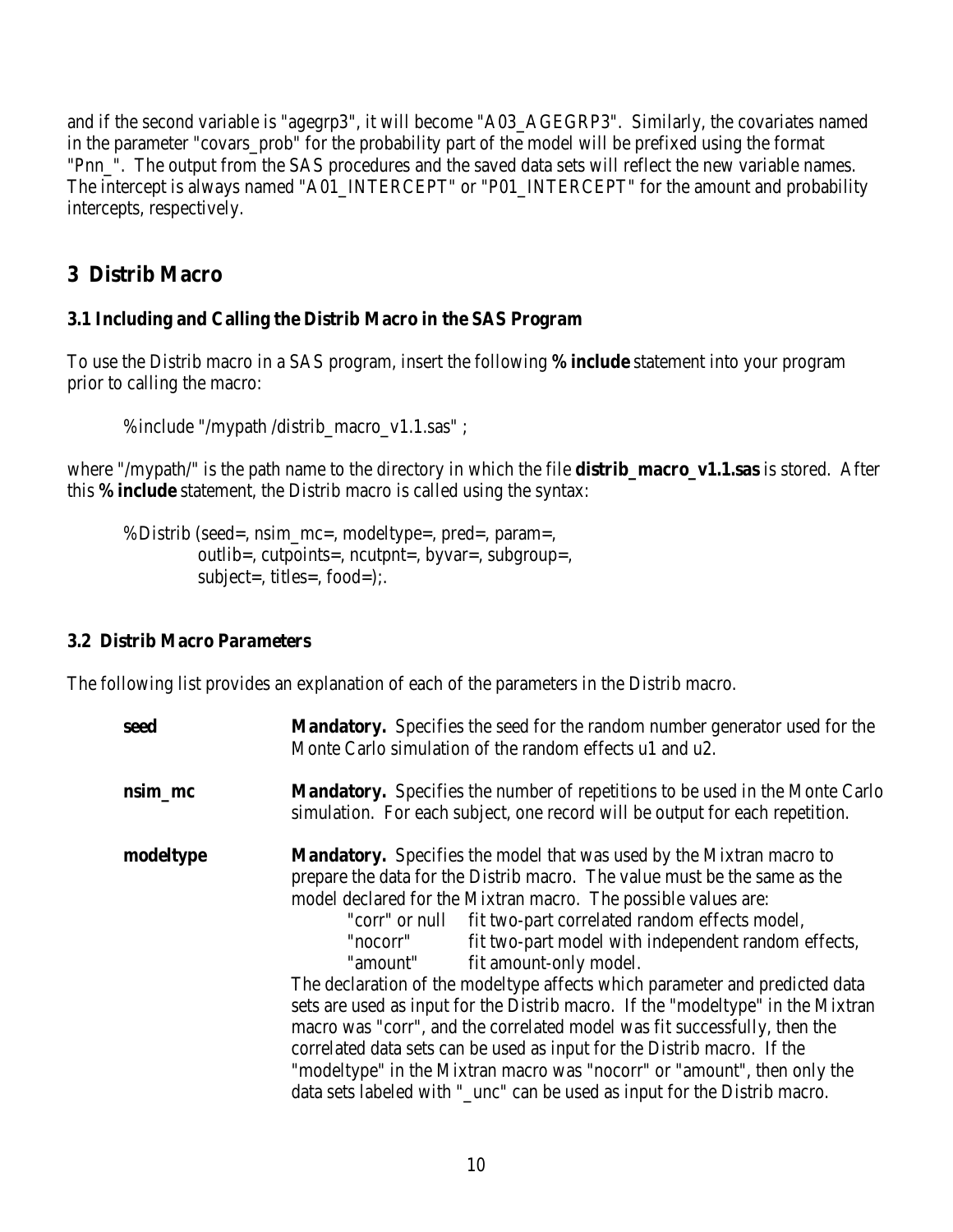| pred      | <b>Mandatory.</b> Specifies the name of the data set containing predicted values for<br>each subject. The input data to be used depends on the "modeltype" used in<br>the Mixtran macro. If the "modeltype" in the Mixtran macro was "corr", and<br>the correlated model was fit successfully, then the correlated data set can be<br>used as input for the Distrib macro. If the "modeltype" in the Mixtran macro<br>was "nocorr" or "amount", then only the data set labeled with "_unc" can be<br>used as input for the Distrib macro. The full name of the data set is also<br>determined by the values of the parameters "outlib", "foodtype", and<br>"veontrol" that were specified in the call to the Mixtran macro. |
|-----------|-----------------------------------------------------------------------------------------------------------------------------------------------------------------------------------------------------------------------------------------------------------------------------------------------------------------------------------------------------------------------------------------------------------------------------------------------------------------------------------------------------------------------------------------------------------------------------------------------------------------------------------------------------------------------------------------------------------------------------|
| param     | <b>Mandatory.</b> Specifies the name of the data set containing the parameter<br>estimates. The input data to be used depends on the "modeltype" used in the<br>Mixtran macro. If the "modeltype" in the Mixtran macro was "corr", and the<br>correlated model was fit successfully, then the correlated data set can be used<br>as input for the Distrib macro. If the "modeltype" in the Mixtran macro was<br>"nocorr" or "amount", then only the data set labeled with "_unc" can be used as<br>input for the Distrib macro. The full name of the data set is also determined by<br>the values of the parameters "outlib", "foodtype", and "vcontrol" that were<br>specified in the call to the Mixtran macro.           |
| outlib    | <b>Mandatory.</b> Specifies the library reference to the parameter and predicted<br>data sets saved by the Mixtran macro and the directory to which the data set of<br>distributions will be written by the Distrib macro. Since the input data sets for<br>the Distrib macro were output by the Mixtran macro, the value of "outlib"<br>should be identical to the value of the "outlib" parameter in the Mixtran macro.<br>An explanation of the naming conventions for the data set output by the Distrib<br>macro follows the explanation of the parameters.                                                                                                                                                            |
| cutpoints | <b>Optional.</b> Specifies one or more cutpoints for which to calculate the<br>proportion of the population below the cutpoint. Each cutpoint value must be<br>separated by a single space. If no cutpoints are supplied, then the Distrib<br>macro will only calculate the mean and percentiles of intake.                                                                                                                                                                                                                                                                                                                                                                                                                 |
| ncutpnt   | <b>Optional.</b> Specifies the number of cutoff points in the "cutpoints" list. If<br>cutoff points are specified, then "ncutpnt" must also be specified.                                                                                                                                                                                                                                                                                                                                                                                                                                                                                                                                                                   |
| byvar     | <b>Optional.</b> Specifies a list of by-variables that are in the parameter and<br>predicted data sets, indicating that the Mixtran model was fit separately for<br>each by group. That is, a separate call to the Mixtran macro was made for each<br>by group value. For example if males and females were each passed through<br>the Mixtran macro separately, the parameter and predicted data sets for each<br>could be concatenated, merging the appropriate parameter estimates to the<br>predicted values, and passed to the Distrib macro together. The Distrib macro<br>will produce distributions for the entire population, not distributions within                                                             |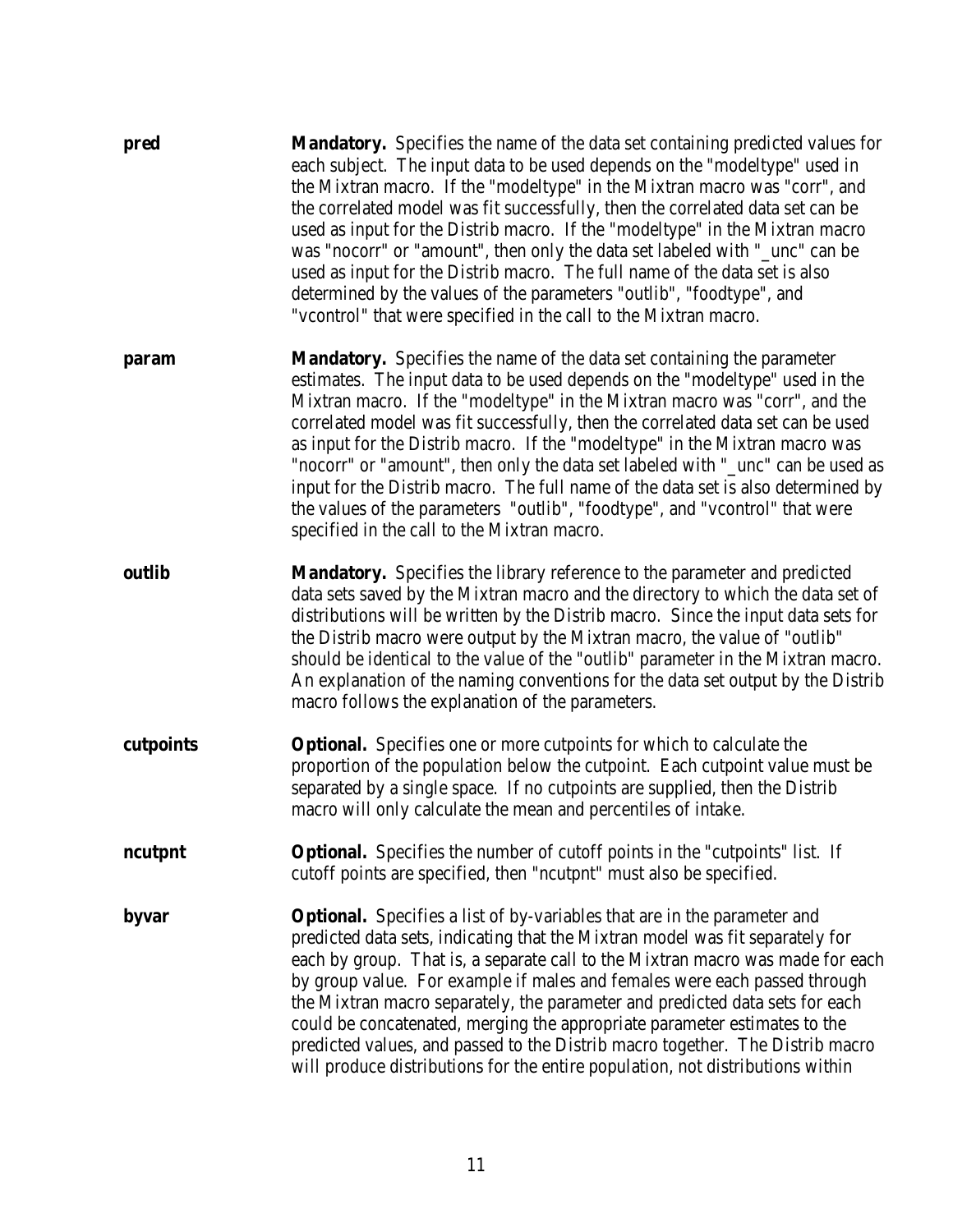|          | each bygroup. Use the "subgroup" parameter to obtain distributions for<br>subpopulations. The "byvar" and "subgroup" parameters can be used together.                                                                                                                                                                                                                                                    |
|----------|----------------------------------------------------------------------------------------------------------------------------------------------------------------------------------------------------------------------------------------------------------------------------------------------------------------------------------------------------------------------------------------------------------|
| subgroup | <b>Optional.</b> Specifies a single categorical variable used for the calculation of a<br>separate usual intake distribution for each subgroup. The distribution of usual<br>intake will also be calculated for the overall data set ( <i>i.e.</i> all subjects). The<br>subgroup variable must also be in the call to the Mixtran macro because<br>preparatory calculations are performed in the macro. |
| subject  | <b>Optional.</b> (Required when "weekend" is used in Mixtran). Specifies the<br>variable that uniquely identifies each subject.                                                                                                                                                                                                                                                                          |
| titles   | <b>Optional.</b> Specifies the number of title lines $(0-4)$ to be reserved for the user's<br>titles. The remaining title lines are used by the macro. The default value is 0.                                                                                                                                                                                                                           |
| food     | <b>Optional.</b> Specifies a name for the analysis, used to label the output data set.                                                                                                                                                                                                                                                                                                                   |

### **3.3 SAS Data Sets Saved by the Distrib Macro**

The Distrib macro outputs one SAS data set that contains descriptive statistics for usual intake. These statistics include the mean and percentiles from the estimated distribution of usual intake and optionally the cutpoint probabilities. This data set consists of one record summarizing the results from all subjects in the data set and one additional record for each level of the subgroup variable. The data set is named using the following conventions:

outlib.descript\_food\_freq\_var

described as follows.

| outlib    | is the library name specified in the Distrib parameter "outlib".                                                                                                                                                                                                                                       |
|-----------|--------------------------------------------------------------------------------------------------------------------------------------------------------------------------------------------------------------------------------------------------------------------------------------------------------|
| descript  | is the name used to distinguish the distribution data set and is always "descript".                                                                                                                                                                                                                    |
| food      | is obtained from the "food" parameter value specified in the call to the Distrib macro.                                                                                                                                                                                                                |
| _freq_var | is obtained from the "replicate_var" parameter value specified in the call to the<br>Mixtran macro. If no replicate variable was specified, this value will be a null string.<br>Note that the specified value is saved in the parameter data sets and is therefore<br>available to the Distrib macro. |

For example, if the library reference is "mylib", the food is "add\_sug", and the weight variable is "rndw1", the output data set would be:

mylib.descript\_add\_sug\_rndw1.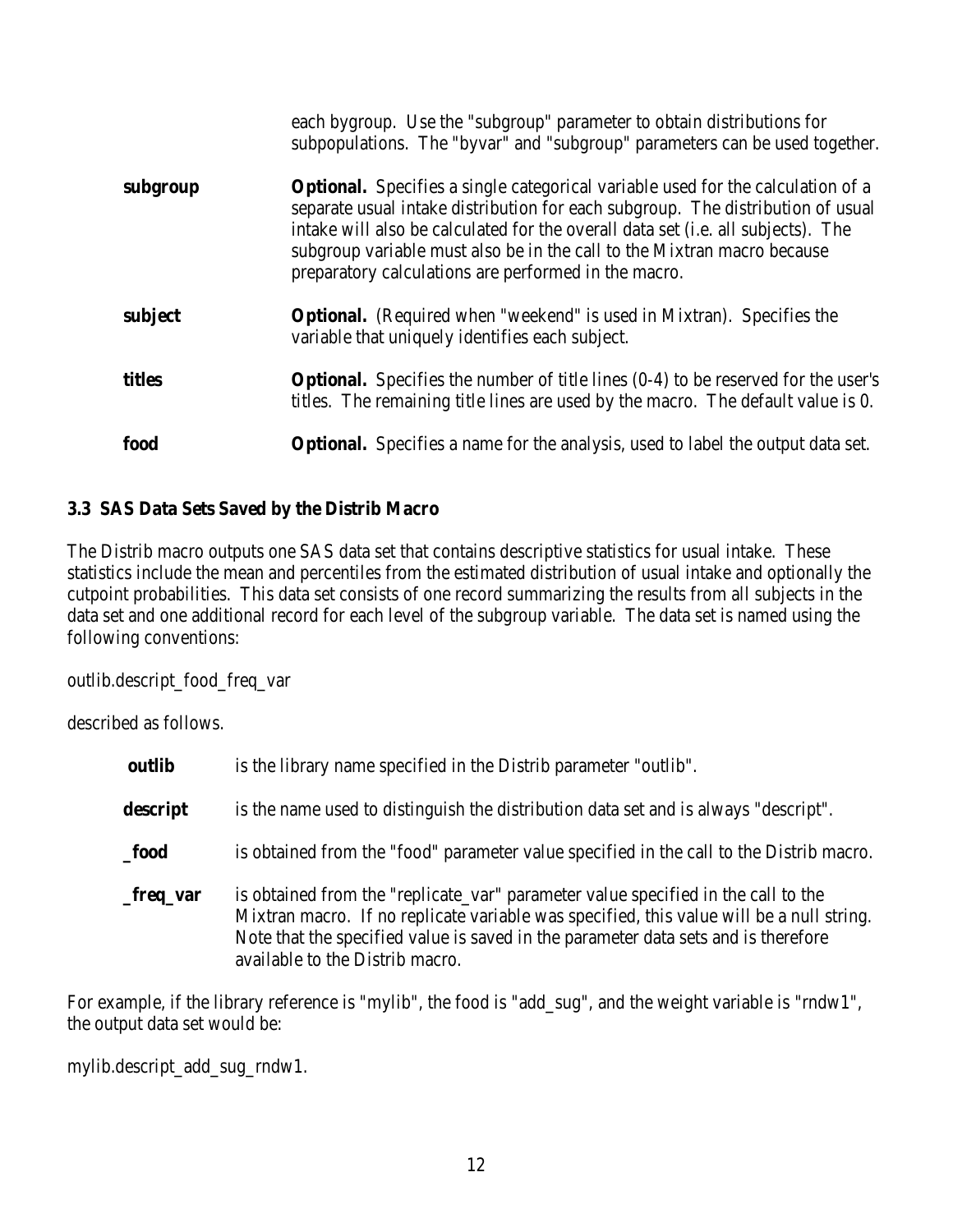# **4 Indivint Macro**

### **4.1 Including and Calling the Indivint Macro in the SAS Program**

To use the Indivint macro in a SAS program, insert the following **%include** statement into your program prior to calling the macro:

%include "/mypath /indivint\_macro\_v1.1.sas" ;

where "/mypath/" is the path name to the directory in which the file **indivint\_macro\_v1.1.sas** is stored. After this **%include** statement, the Indivint macro is called using the syntax:

%indivint(model12=, subj1recdata=, recid=, r24vars=, min\_amt=, var\_u1=, var\_u2=, cov\_u1u2=, var\_e=, lambda=, xbeta1=, xbeta2=, boxcox\_t\_lamt=, lamt=, dencalc=, denopt=, u1nlmix=, u2nlmix=, titles=, notesprt=); .

### **4.2 Indivint Macro Parameters**

The following list provides an explanation of each of the parameters in the Indivint macro.

| model12              | Specifies the type of model that was fit prior to calling this macro. A value of 1<br>indicates that an amount-only model was fit, and a value of 2 indicates that a two-part<br>model was fit where part 1 is the probability part of the model, and part 2 is the<br>amount part of the model.                                                                                                                                                                                     |
|----------------------|--------------------------------------------------------------------------------------------------------------------------------------------------------------------------------------------------------------------------------------------------------------------------------------------------------------------------------------------------------------------------------------------------------------------------------------------------------------------------------------|
| subj1recdata         | Specifies a data set with 1 record for each subject and with required variables<br>discussed by Kipnis et al. (2009) and described in this section. The input data set<br>includes parameter estimates and predicted values obtained by fitting a nonlinear<br>mixed model.                                                                                                                                                                                                          |
| recid                | Specifies an identification (ID) variable that uniquely identifies each subject's record.                                                                                                                                                                                                                                                                                                                                                                                            |
| r <sub>24</sub> vars | Specifies the 24-hour recall variables with values that are either non-negative or a SAS<br>missing value if the 24-hour recall is not available. Variables must be space delimited<br>as illustrated in the following example: "r24vars=r24hr1 r24hr2". Note for Advanced<br>Users: If all 24-hour recall values are missing for each subject, then the denominator<br>integration should not be performed, so the "dencalc" macro parameter should be<br>specified as "dencalc=n". |
| min_amt              | Specifies a variable that provides the minimum intake amount obtained by considering<br>all of the available consumption-day amounts and using the smallest value. Note that<br>the specified variable provides the same value for each individual. This value will be<br>divided in half and used in the calculations for the numerator integration.                                                                                                                                |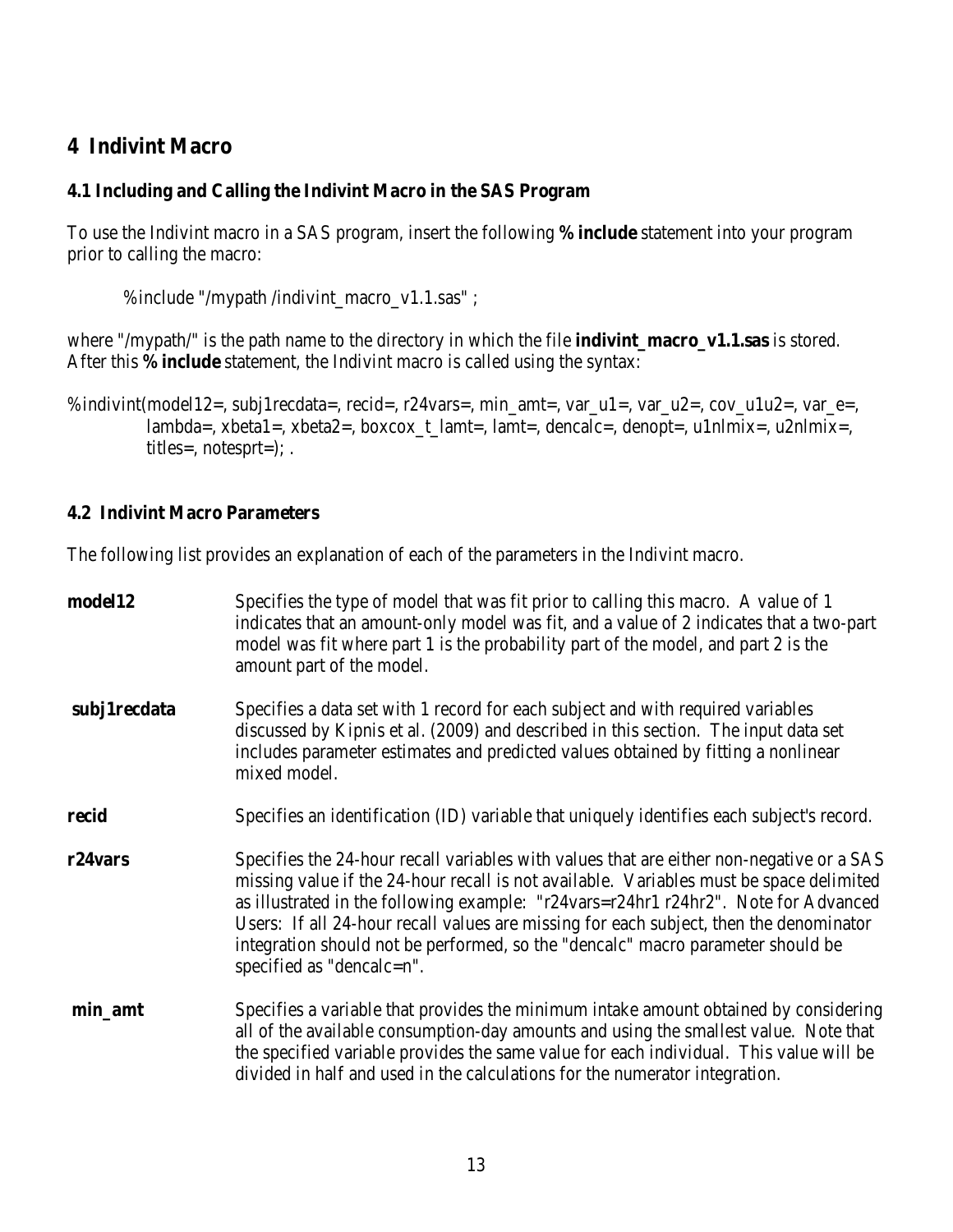| var_u1         | Specifies a variable that provides the variance estimate for u1, the random effect from<br>the probability part of the model. If a variable is specified, then the macro will use its<br>value as a diagonal entry of the covariance matrix which is either a 1x1 matrix or a<br>$2x2$ matrix depending on the number of random effects that are in the model.                          |
|----------------|-----------------------------------------------------------------------------------------------------------------------------------------------------------------------------------------------------------------------------------------------------------------------------------------------------------------------------------------------------------------------------------------|
| $var_u2$       | Specifies a variable that provides the variance estimate for u2, the random effect from<br>the amount part of the model or from an amount-only model. If a variable is specified,<br>then the macro will use its value as a diagonal entry of the covariance matrix which is<br>either a 1x1 matrix or a 2x2 matrix depending on the number of random effects that<br>are in the model. |
| $cov_$ u $1u2$ | Specifies a variable that provides the estimate of the covariance of $(u1, u2)$ from the<br>two-part model. If the two-part model was an uncorrelated model, then the specified<br>variable should have a value of zero for every individual's record.                                                                                                                                  |
| var_e          | Specifies a variable that provides the variance estimate for e, the within-person error<br>term from the amount part of the model or from an amount-only model.                                                                                                                                                                                                                         |
| lambda         | Specifies a variable that provides the estimate of the Box-Cox parameter, lambda,<br>from the amount part of the model or from an amount-only model. The macro does<br>not allow the Box-Cox parameter to be zero.                                                                                                                                                                      |
| xbeta1         | Specifies a variable that provides the linear predictor values calculated using the<br>covariates and estimates of the fixed effects parameters from the probability part of the<br>model.                                                                                                                                                                                              |
| xbeta2         | Specifies a variable that provides the linear predictor values calculated using the<br>covariates and estimates of the fixed effects parameters from the amount part of the<br>model or from an amount-only model.                                                                                                                                                                      |
| boxcox_t_lamt  | If "boxcox_t_lamt=y" or "boxcox_t_lamt=Y" then individual usual intake will be<br>predicted on a transformed scale where the Box-Cox transformation is used with the<br>Box-Cox parameter value provided by the "lamt" macro parameter. The default value<br>for "boxcox_t_lamt" is "n".                                                                                                |
| lamt           | Specifies a variable that provides the Box-Cox parameter value when<br>"boxcox_t_lamt=y" or "boxcox_t_lamt=Y". The macro does not allow the Box-Cox<br>parameter to be zero.                                                                                                                                                                                                            |
| dencalc        | By default, "dencalc=y" so the denominator integration is performed. Note for<br>Advanced Users: If all 24-hour recall variables are missing for each subject, then the<br>denominator integration should not be performed, so the "dencalc" option should be<br>specified as "dencalc=n".                                                                                              |
| denopt         | By default, "denopt=y" so the denominator optimization is performed as part of the<br>denominator integration calculations. Note for Advanced Users: In some situations                                                                                                                                                                                                                 |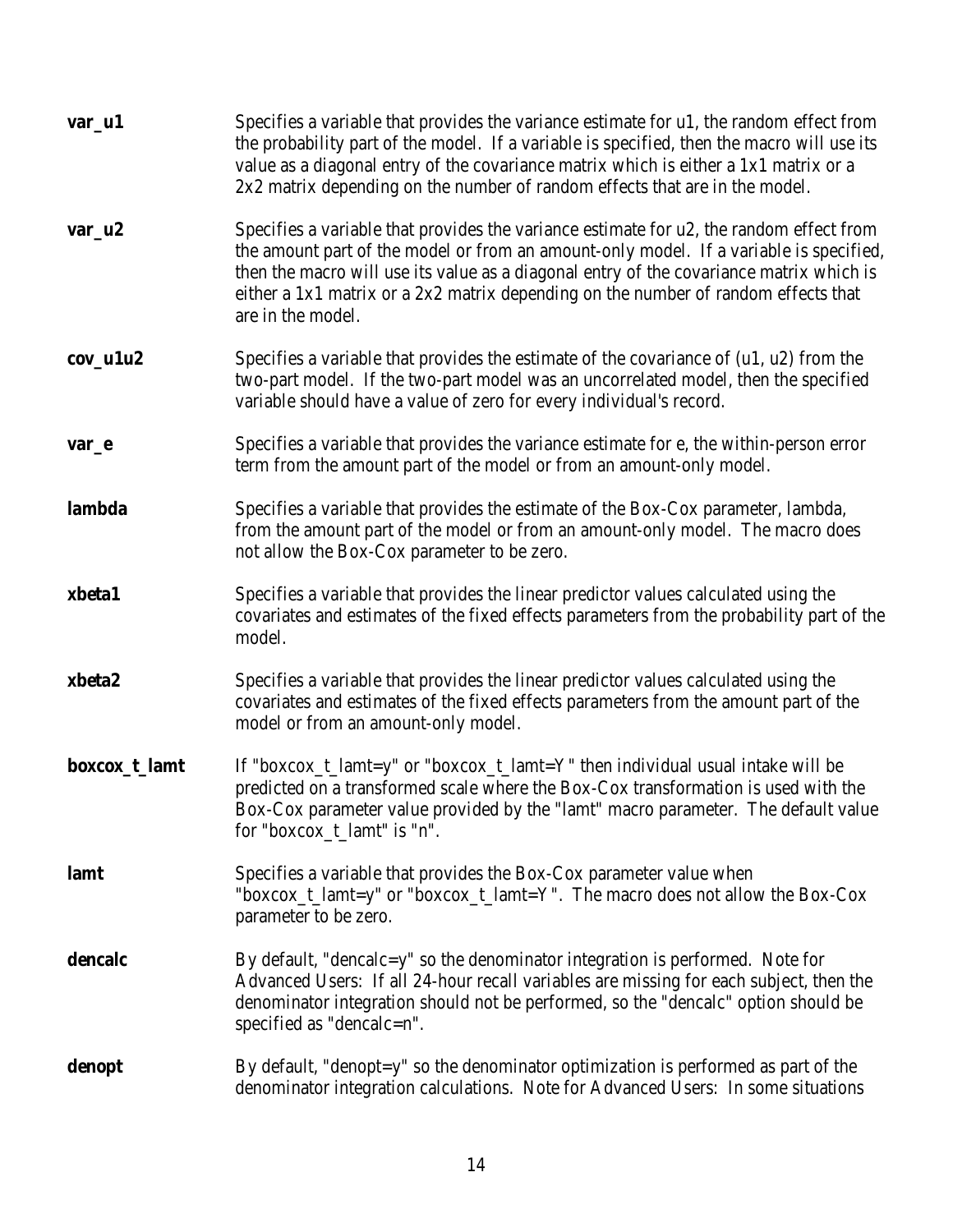|          | the denominator optimization is redundant because the empirical Bayes estimates of<br>u1 and u2 are available from the model fitting software; therefore, in these situations,<br>setting "denopt=n" or "denopt=N" allows the macro to skip this optimization step and<br>use the variables provided by the "u1nlmix" and "u2nlmix" macro parameters. |
|----------|-------------------------------------------------------------------------------------------------------------------------------------------------------------------------------------------------------------------------------------------------------------------------------------------------------------------------------------------------------|
| u1nlmix  | Specifies a variable for an Advanced Users option. For details, see the description for<br>the "denopt" macro parameter.                                                                                                                                                                                                                              |
| u2nlmix  | Specifies a variable for an Advanced Users option. For details, see the description for<br>the "denopt" macro parameter.                                                                                                                                                                                                                              |
| titles   | Specifies the number of title lines to be reserved for the user's titles. One additional<br>title line is used by the macro. The default value is 0.                                                                                                                                                                                                  |
| notesprt | If "notesprt=n" or "notesprt=N" then notes are not printed to the SAS log. The default<br>value for "notesprt" is "y".                                                                                                                                                                                                                                |

# **5 Examples and Programming Notes**

### **5.1 Examples**

The examples discussed in this section can be downloaded from the following website: riskfactor.cancer.gov/diet/usualintakes/macros.html. This website includes 4 SAS example programs and output files that illustrate the use of the Mixtran, Distrib, and Indivint macros. Examples 1, 2, and 3 illustrate the use of the Mixtran and Distrib macros to estimate the distribution of usual intake. Example 4 illustrates the use of the Mixtran and Indivint macros to evaluate the relationship between fish intake and blood mercury levels.

### Example 1. Estimation of the Distribution of Usual Intake of Added Sugar for Age Subgroups Using an Amount-Only Model

Example 1 demonstrates the use of the Mixtran and Distrib macros for a food consumed nearly every day. The data set includes males with an age of 9 years or older surveyed using a complex sampling design. The primary goal is to estimate the distribution of usual intake of added sugar for age subgroups, adjusting for race in the model, and for sequence and weekend effects. Because added sugar is consumed almost every day by most members of the sample, only the second part of the model is need; the model type is "amount" and the food of interest is added sugar. The covariates are sequence, weekend, age group, and race. The sequence covariate and the weekend covariate are entered into the macro using the "seq" and "weekend" parameters, respectively. The "subgroup" parameter is assigned the value "agegroup" and the "replicate\_var" parameter is assigned "rndw1" which is the name of the weight variable. An option is added to the NLMIXED procedure call. The parameter and predicted data sets output by Mixtran for use in the Distrib macro are named "mylib.\_param\_unc\_add\_sug" and "mylib.\_pred\_unc\_add\_sug".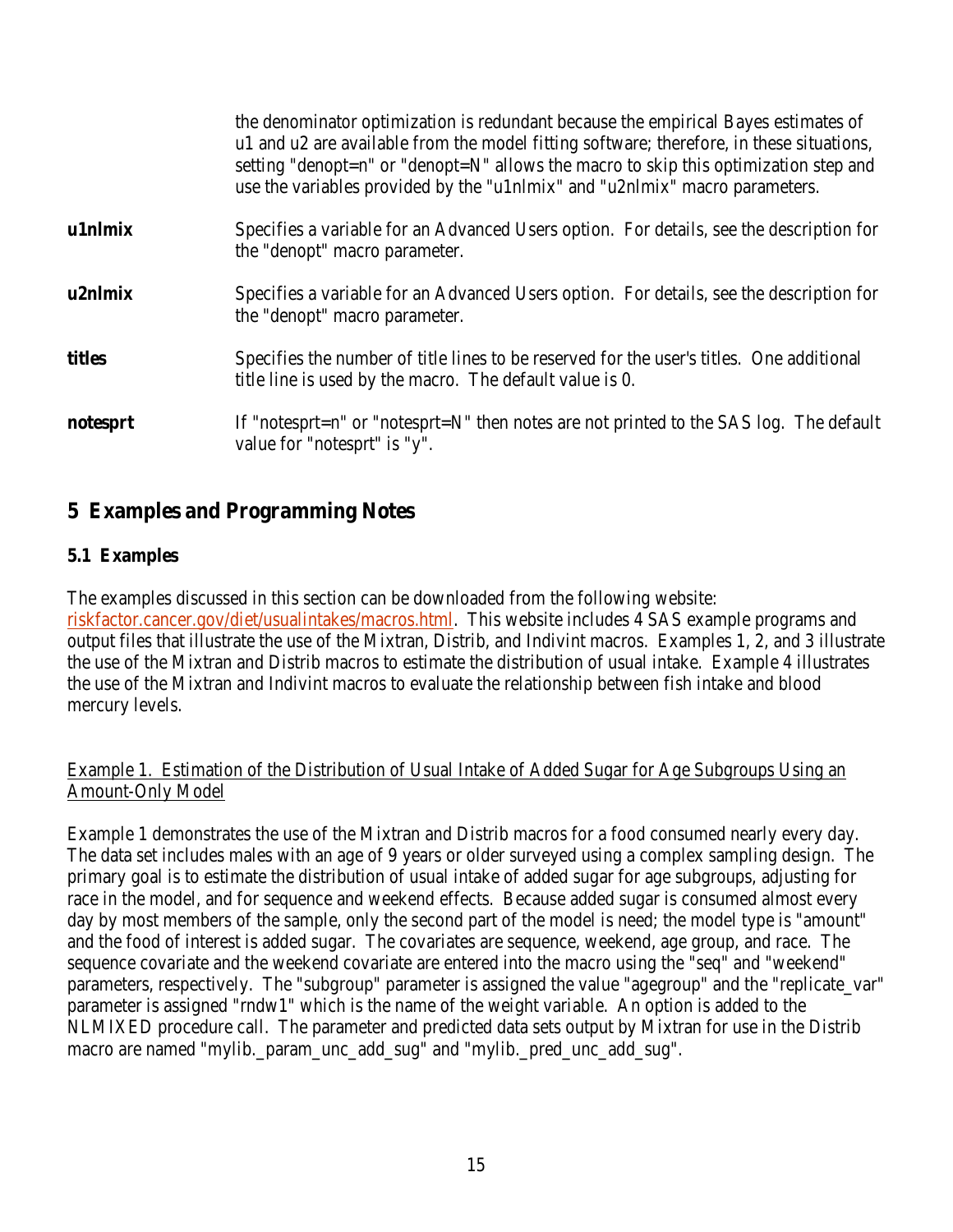The Distrib macro calculates the percentiles, cutpoint probabilities, and mean intake, by subgroup level and for all levels combined, and writes out a data set named "mylib.descript\_add\_sug\_rndw1". The name of the weight variable used in the Mixtran macro is passed to the Distrib macro through a saved data set and is used in naming the output data file. The same subgroup variable that was named in the call to the Mixtran macro is used in the Distrib macro. Distributions are calculated for each subgroup level and for all levels combined. If the subgroup variable is a character variable, then "\_overall" is used as a label for the results from all levels combined. In this example, the variable "agegroup" is not a character variable, so the overall group is assigned an "agegroup" value of -255.

### Example 2. Estimation of the Distribution of Usual Intake of White Potatoes for Age Subgroups of Children Using a Two-Part Model with Correlated Random Effects

Example 2 demonstrates the use of the Mixtran and Distrib macros for a food consumed episodically. The data set includes children with an age of 1 to 8 years surveyed using a complex sampling design. The primary goal is to estimate the distribution of usual intake of white potatoes for age subgroups, adjusting for race and sex in the model, and for sequence and weekend effects. The model type is "corr" (i.e. correlated), and the food of interest is white potato cup equivalents. The covariates are sequence, weekend, age group, race, and sex. The sequence covariate and the weekend covariate are entered into the macro using the "seq" and "weekend" parameters, respectively. The "subgroup" parameter is assigned the value "agegroup" and the "replicate\_var" parameter is assigned "rndw1" which is the name of the weight variable. An option is added to the NLMIXED procedure call. The parameter and predicted data sets output by Mixtran for use in the Distrib macro are named "mylib.\_param\_v\_potato" and "mylib.\_pred\_v\_potato".

The Distrib macro calculates the percentiles, cutpoint probabilities, and mean intake, by subgroup level and for all levels combined, and writes out a data set named "mylib.descript\_v\_potato\_rndw1". The name of the weight variable used in the Mixtran macro is passed to the Distrib macro through a saved data set and is used in naming the output data file. The same subgroup variable that was named in the call to Mixtran is used in Distrib. Distributions are calculated for each subgroup level and for all levels combined. If the subgroup variable is a character variable, then "\_overall" is used as a label for the results from all levels combined. In this example, the variable "agegroup" is not a character variable, so the overall group is assigned an "agegroup" value of -255.

### Example 3. Illustration of Programming Techniques that Minimize Effort Required to Estimate Distributions of Usual Intake

Example 3 illustrates two ways of minimizing the time and effort required to estimate distributions of usual intake. The first section minimizes the number of calls to the Distrib macro for strata, and the second section demonstrates a way to re-use the data output by the Mixtran macro in follow-up calls to the Distrib macro. This approach requires only a little SAS coding outside of the macros.

Three strata of the data (i.e. children age 1 to 8 years, males age 9 years and older, and females age 9 years and older) are each run through the Mixtran macro separately to get independent estimates. The parameters are nearly the same as those used in Example 1. Notice that the subgroup variable is carefully coded so there are no overlapping values between strata. This fact will be important later. The "foodtype" parameter in the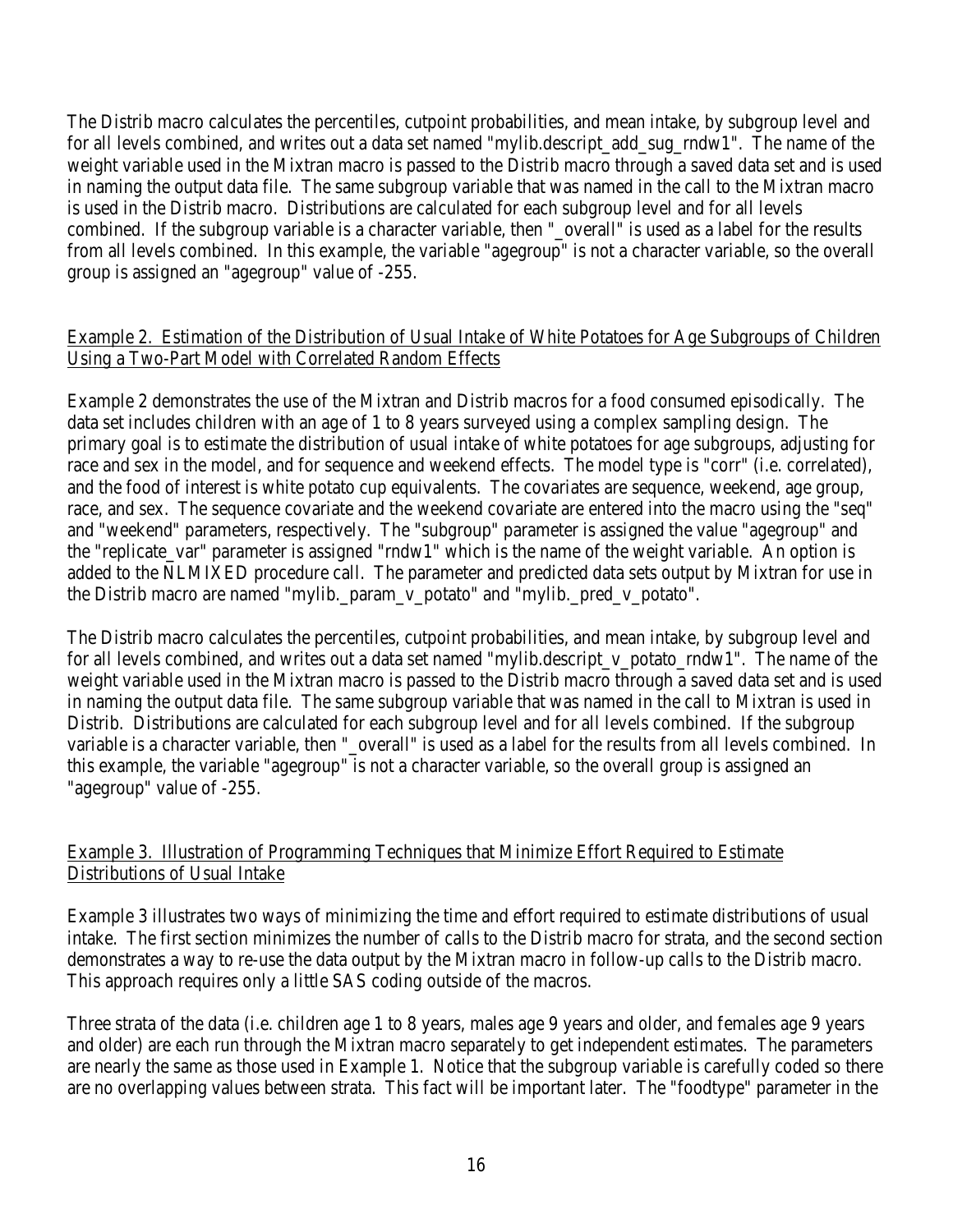call to the Mixtran macro is used to create output data files with distinct names. In this example the values of "foodtype" are "add\_sug\_child", "add\_sug\_male", and "add\_sug\_female". The Mixtran macro created the data files: "mylib.\_param\_unc\_add\_sug\_child"; "mylib.\_pred\_unc\_add\_sug\_child"; "mylib.\_param\_unc\_add\_sug\_male"; "mylib.\_pred\_unc\_add\_sug\_male"; "mylib. param\_unc\_add\_sug\_female"; and "mylib. pred\_unc\_add\_sug\_female".

In the SAS program, after the successful execution of all three calls to the Mixtran macro but prior to calling the Distrib macro, the parameter files for the three strata are concatenated, and the predicted data files are also concatenated. The variable "stra" is coded in both the concatenated parameter file and the concatenated predicted file to designate the appropriate stratum for each record.

The Distrib macro is then called, in a manner very similar to the call in Example 1, but this time the "byvar" parameter is invoked for the variable "stra" (i.e. "byvar=stra"). The parameter and predicted data sets will be merged by the variable "stra" thus ensuring that the appropriate parameter estimates are attached to each record in the predicted data set.

The Distrib macro will calculate the count, percentiles, cutpoint probabilities, and mean for each level of the subgroup, and for all subjects combined, and save the data in one descriptive file. In this case the name would be "mylib.descript\_add\_sug\_all\_rndw1".

The next section of Example 3 demonstrates an instance of avoiding unnecessary calls to the Mixtran macro, by using the saved parameter and predicted data sets in new calls to the Distrib macro.

In the SAS program the data sets saved by Mixtran for the male stratum are subset to males age 19 years and older. The variable "stra" is created and assigned a value of 2 in both the parameter and predicted data sets for this subset.

The Distrib macro is then called. The subgroup option is omitted because only the combined distribution for all males age 19 years and older is required. However, the "byvar" parameter must be invoked with the variable "stra" which is the stratification variable. The reason for this requirement is that the weights and subject counts have to be recalculated for the subset of the population. The value of the "food" parameter is changed, so the previous descriptive data set is not overwritten. In the example, the data set output by this execution of Distrib is called "mylib.descript\_add\_sug\_m19\_rndw1". The data contains the counts, mean, percentiles, and cutpoint probabilities for intake of added sugar by males age 19 years and older. Note, that the descriptive data set will not include a subgroup variable. If the descriptive data set is later concatenated with the first descriptive data set produced using subgroup as above, the data from this file will need to be assigned a distinct value for the subgroup variable.

Similarly the data saved by the Mixtran macro for the female stratum is subset to females age 19 years and older. The variable "stra" is created and assigned a value of 3.

The Distrib macro is called, with no subgroup parameter, and the byvar set to "byvar=stra". The food parameter is changed, and another data set of descriptive statistics is saved. It will contain the count, mean, percentiles, and cutpoint probabilities for intake of added sugar by females age 19 years and older.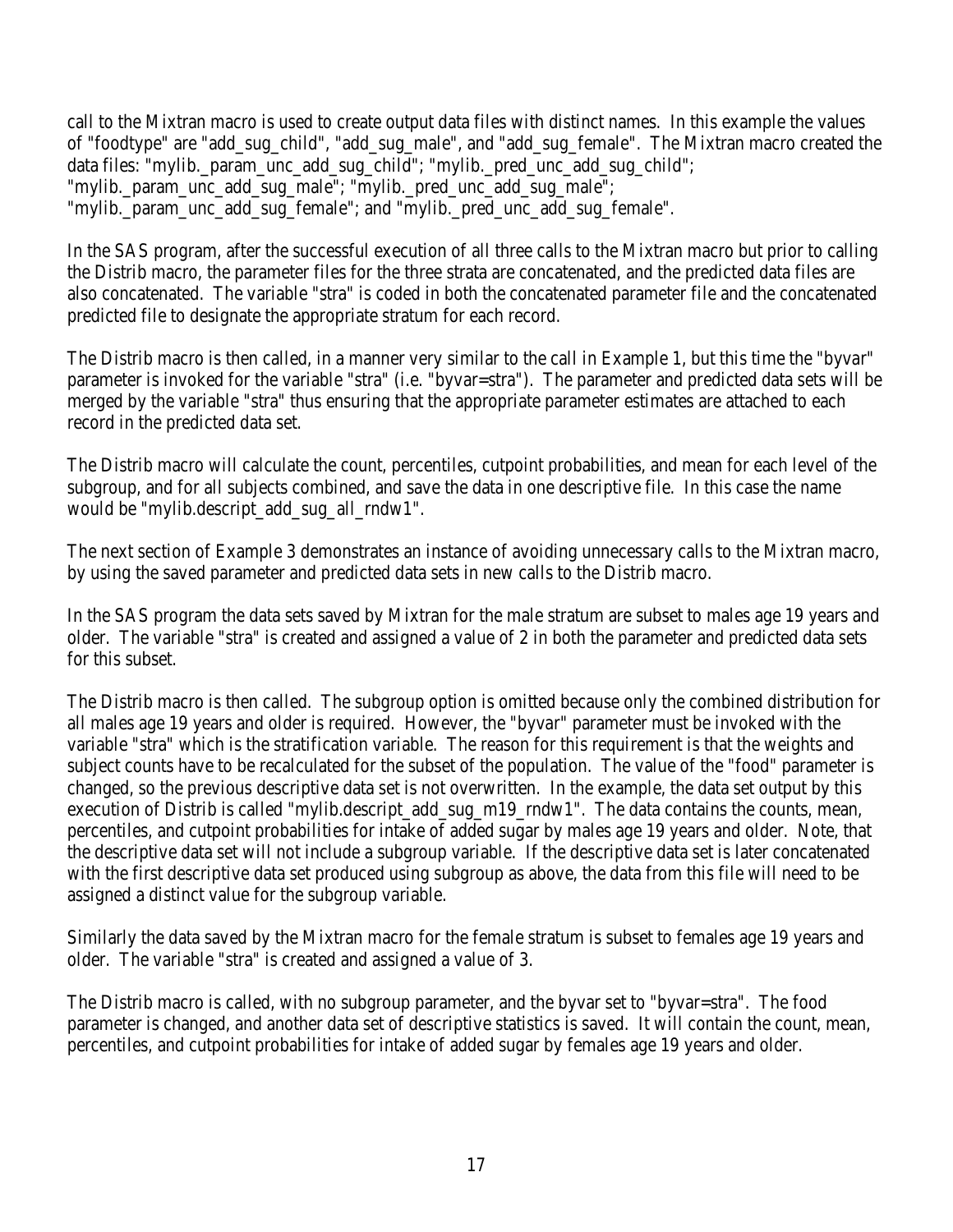### Example 4. Modeling the Relationship between Fish Intake and Blood Mercury in Males Age 12 Years and Older Using NHANES Data

Example 4 illustrates the use of the Mixtran and Indivint macros to assess the relationship between fish intake and blood mercury levels among males age 12 years and older using NHANES data. To estimate the difference in log mercury between males with an average of 0.1 oz and 1.0 oz of fish per day, the calculations involve fitting a nonlinear mixed model using the Mixtran macro with weights. After using the results of this fit as input for the Indivint macro, the Indivint macro results are used as the covariate in a linear regression model for log mercury.

### **5.2 Programming Notes**

- Because of the complexity of the model, the Mixtran macro can require considerable computing time. When the model type is **amount** (i.e. "**modeltype=amount**"), we have seen that the macro generally requires less than 10 minutes of computing time for NHANES data. When the model type is **uncorrelated** (i.e. "**modeltype=nocorr**") or **correlated** (i.e. "**modeltype=corr**"), however, the required computing time can be considerably longer; in analyzing NHANES data, we have seen correlated models require from as little as 20 minutes to 2 hours or longer.
- Check the log file for lines beginning with "##". These lines act as informal documentation of the parameters used in the Mixtran and Distrib macros.
- Base runs are defined as being a call to the Mixtran macro with no user supplied starting values to the three calls to the SAS NLMIXED procedure; therefore, start\_val1, start\_val2, and start\_val3 will not be assigned a value. To obtain variance estimates using BRR, the same models are run numerous times with different weights. Instead of letting the Mixtran macro calculate the starting values for each call to the SAS NLMIXED procedure, the parameter estimates output by the SAS NLMIXED procedure from the first run (i.e. base run) can be used as starting values.
- It is possible to re-run the Distrib macro without re-running the Mixtran macro once the Mixtran macro has successfully executed. The data sets needed for input to the Distrib macro have been saved and are available for use at any time. For example, if the user decides to try different cutoffs (i.e. cutpoints) in the Distrib macro, it would not be necessary to re-run the Mixtran macro. However, please be absolutely sure to use the proper data sets as input to the Distrib macro. Example 3, discussed in the previous section, uses the Distrib macro without re-running the Mixtran macro.
- At the end of the Distrib macro execution, the data sets in the work library are deleted. To keep the data set \_mcsim1 to use for further analysis in the program, look for the phrase "to keep \_mcsim1 for further analysis" in the Distrib macro code. This search will find the correct line, which can then be commented out. Since mcsim1 contains all the simulated records, it might use a lot of storage space.

# • **WARNING: SAS VERSION 9 BUG**

o In SAS version 9 there is a bug in the SAS NLMIXED procedure.